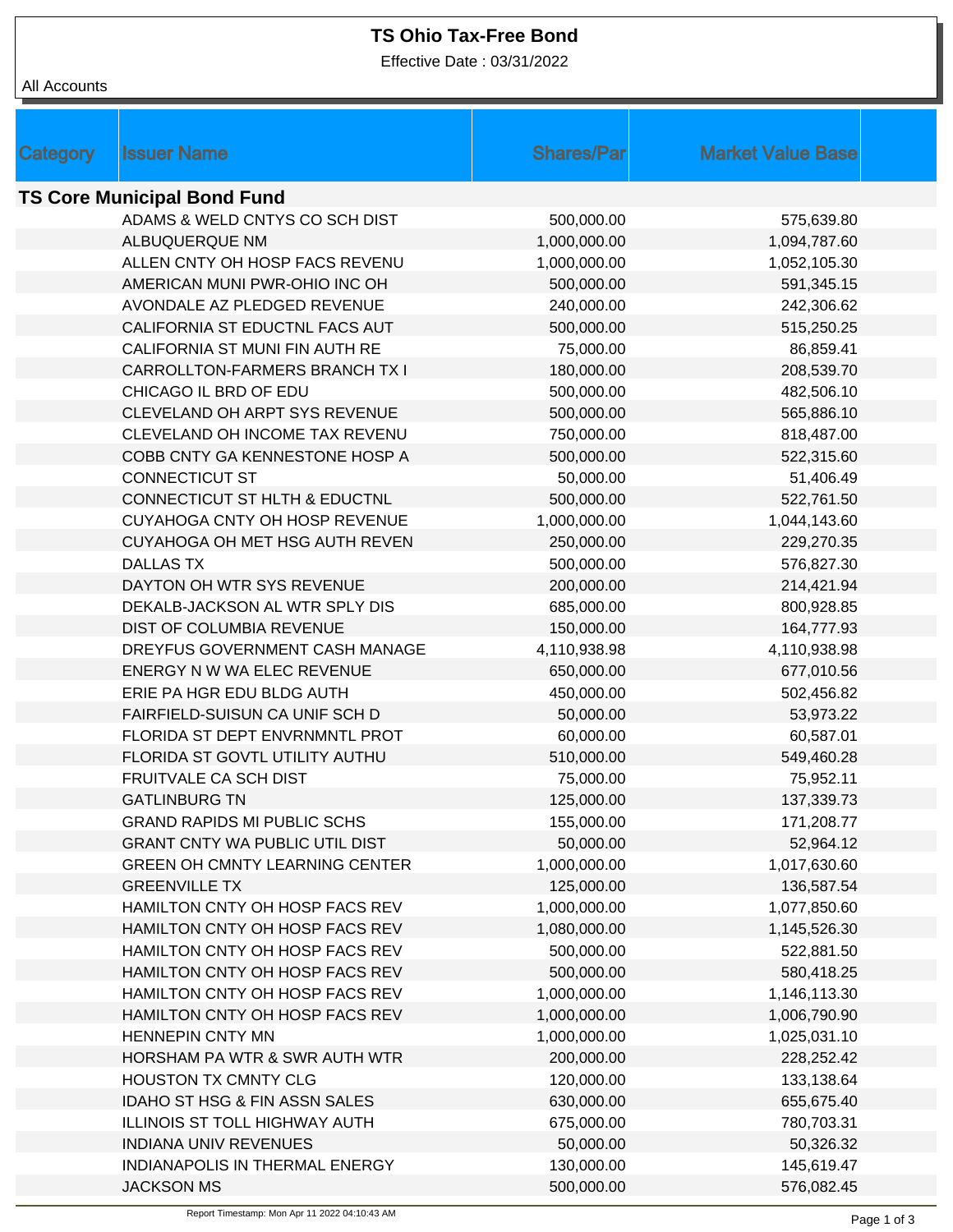# **TS Ohio Tax-Free Bond**

Effective Date : 03/31/2022

#### All Accounts

| Category | <b>Issuer Name</b>                        | <b>Shares/Par</b> | <b>Market Value Base</b> |
|----------|-------------------------------------------|-------------------|--------------------------|
|          | JACKSONVILLE FL HLTH CARE FACS            | 525,000.00        | 625,763.25               |
|          | <b>KANSAS CITY MO</b>                     | 500,000.00        | 574,090.35               |
|          | KENT OH ST UNIV REVENUES                  | 1,000,000.00      | 1,002,745.30             |
|          | KENTUCKY ST PUBLIC ENERGY AUTH            | 595,000.00        | 639,478.21               |
|          | LAKEWOOD OH CITY SCH DIST                 | 250,000.00        | 255,382.63               |
|          | LEXINGTON-FAYETTE KY URBAN CNT            | 150,000.00        | 169,118.54               |
|          | LICKING HEIGHTS OH LOCAL SCH D            | 825,000.00        | 951,208.01               |
|          | LOUISIANA PUB FACS AUTH REVENU            | 100,000.00        | 111,862.21               |
|          | LOUISVILLE & JEFFERSON CNTY KY            | 675,000.00        | 681,677.37               |
|          | LOUISVILLE & JEFFERSON CNTY KY            | 100,000.00        | 106,615.21               |
|          | LOUISVILLE & JEFFERSON CNTY KY            | 500,000.00        | 551,393.35               |
|          | MARYLAND ST STADIUM AUTH HAGER            | 500,000.00        | 574,869.60               |
|          | MARYLAND STADIUM AUTH BUILT TO            | 500,000.00        | 524,358.05               |
|          | <b>MESQUITE TX WTRWKS &amp; SWR REVEN</b> | 100,000.00        | 111,224.44               |
|          | MET TRANSPRTN AUTH NY REVENUE             | 575,000.00        | 586,956.38               |
|          | MET WASHINGTON DC ARPTS AUTH D            | 500,000.00        | 525,089.80               |
|          | MIAMI-DADE CNTY FL AVIATION RE            | 700,000.00        | 808,937.50               |
|          | MICHIGAN ST FIN AUTH REVENUE              | 500,000.00        | 572,003.85               |
|          | MINNESOTA ST HGR EDU FACS AUTH            | 190,000.00        | 207,190.55               |
|          | MISSISSIPPI DEV BK SPL OBLIG              | 425,000.00        | 444,408.14               |
|          | <b>MISSISSIPPI ST</b>                     | 500,000.00        | 579,872.95               |
|          | MONMOUTH CNTY NJ IMPT AUTH REV            | 200,000.00        | 226,214.28               |
|          | MONTGOMERY AL                             | 115,000.00        | 124,950.50               |
|          | N SUMTER CNTY FL UTILITY DEPEN            | 650,000.00        | 739,242.53               |
|          | N TX TOLLWAY AUTH REVENUE                 | 160,000.00        | 175,978.58               |
|          | NEW JERSEY ST EDUCTNL FACS AUT            | 750,000.00        | 835,005.68               |
|          | NEW JERSEY ST HLTH CARE FACS F            | 50,000.00         | 50,479.32                |
|          | NEW JERSEY ST TRANSPRTN TRUST             | 500,000.00        | 552,144.45               |
|          | <b>NEW ORLEANS LA</b>                     | 500,000.00        | 574,812.35               |
|          | NEW YORK ST DORM AUTH REVENUES            | 500,000.00        | 570,657.95               |
|          | NEWARK HGR EDU FIN CORP TX REV            | 500,000.00        | 504,614.30               |
|          | NORTH CAROLINA ST GRANT ANTICI            | 75,000.00         | 75,488.27                |
|          | NORTH DAKOTA ST BRD OF HGR EDU            | 510,000.00        | 575,938.56               |
|          | OHIO ST HGR EDUCTNL FAC COMMIS            | 500,000.00        | 540,872.65               |
|          | OHIO ST HOSP REVENUE                      | 400,000.00        | 419,707.68               |
|          | OHIO ST HOSP REVENUE                      | 1,000,000.00      | 1,028,679.40             |
|          | OHIO ST UNIV                              | 525,000.00        | 550,281.11               |
|          | PANAMA CITY BEACH FL CAPITAL I            | 500,000.00        | 532,920.00               |
|          | PASCO CNTY FL SCH BRD COPS                | 500,000.00        | 586,454.30               |
|          | PEABODY MA                                | 195,000.00        | 196,626.46               |
|          | PENNSYLVANIA ST                           | 500,000.00        | 569,623.65               |
|          | PENNSYLVANIA ST TURNPIKE COMMI            | 695,000.00        | 797,195.44               |
|          | PHILADELPHIA PA HOSPS & HGR ED            | 500,000.00        | 578,893.05               |
|          | PHILADELPHIA PA SCH DIST                  | 440,000.00        | 478,235.52               |
|          | PISCATAWAY TWP NJ                         | 525,000.00        | 552,268.03               |
|          | POLARIS CAREER CTR OH COPS                | 500,000.00        | 544,847.10               |
|          | PORTAGE MI PUBLIC SCHS                    | 540,000.00        | 541,671.73               |